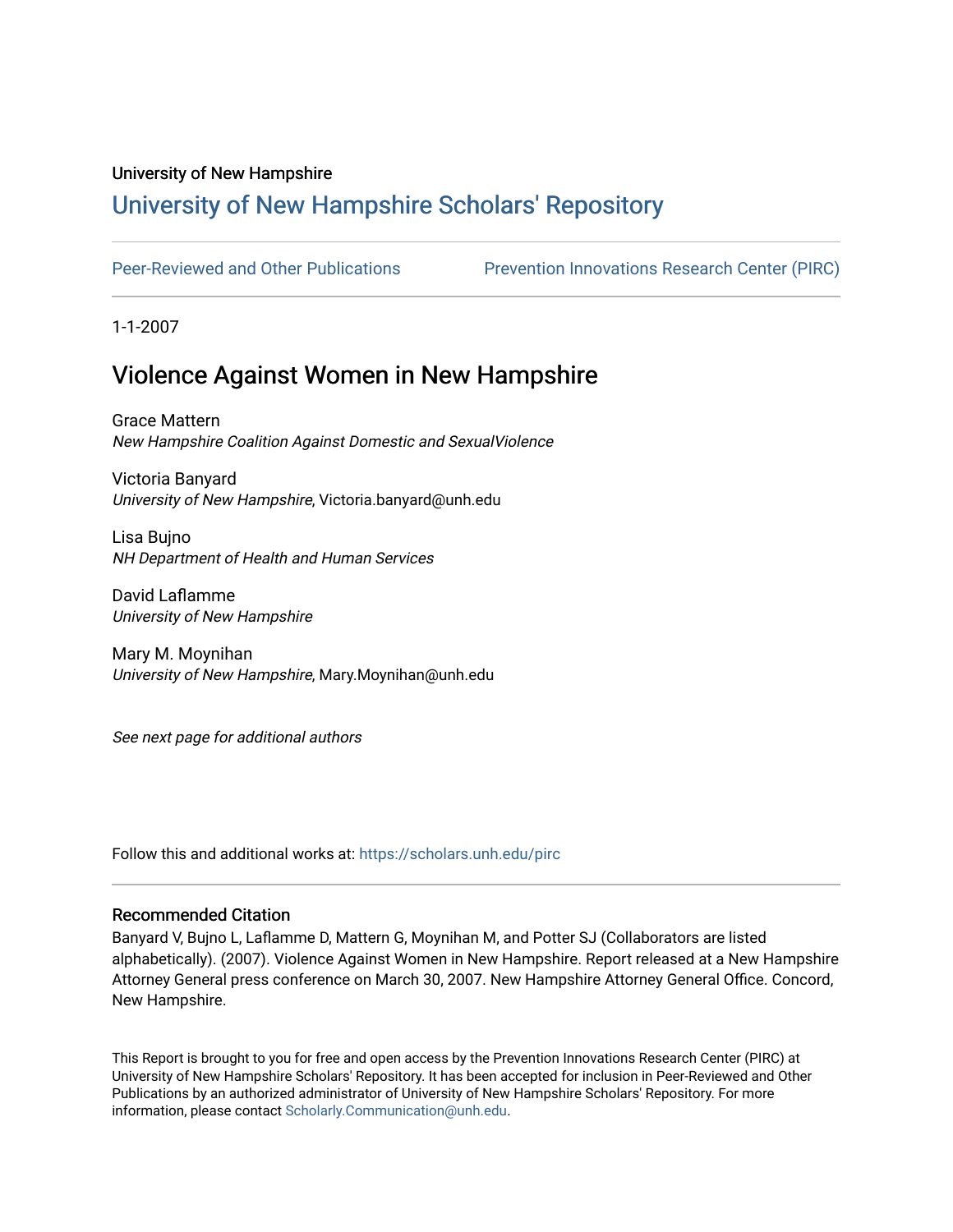## Authors

Grace Mattern, Victoria Banyard, Lisa Bujno, David Laflamme, Mary M. Moynihan, and Sharyn J. Potter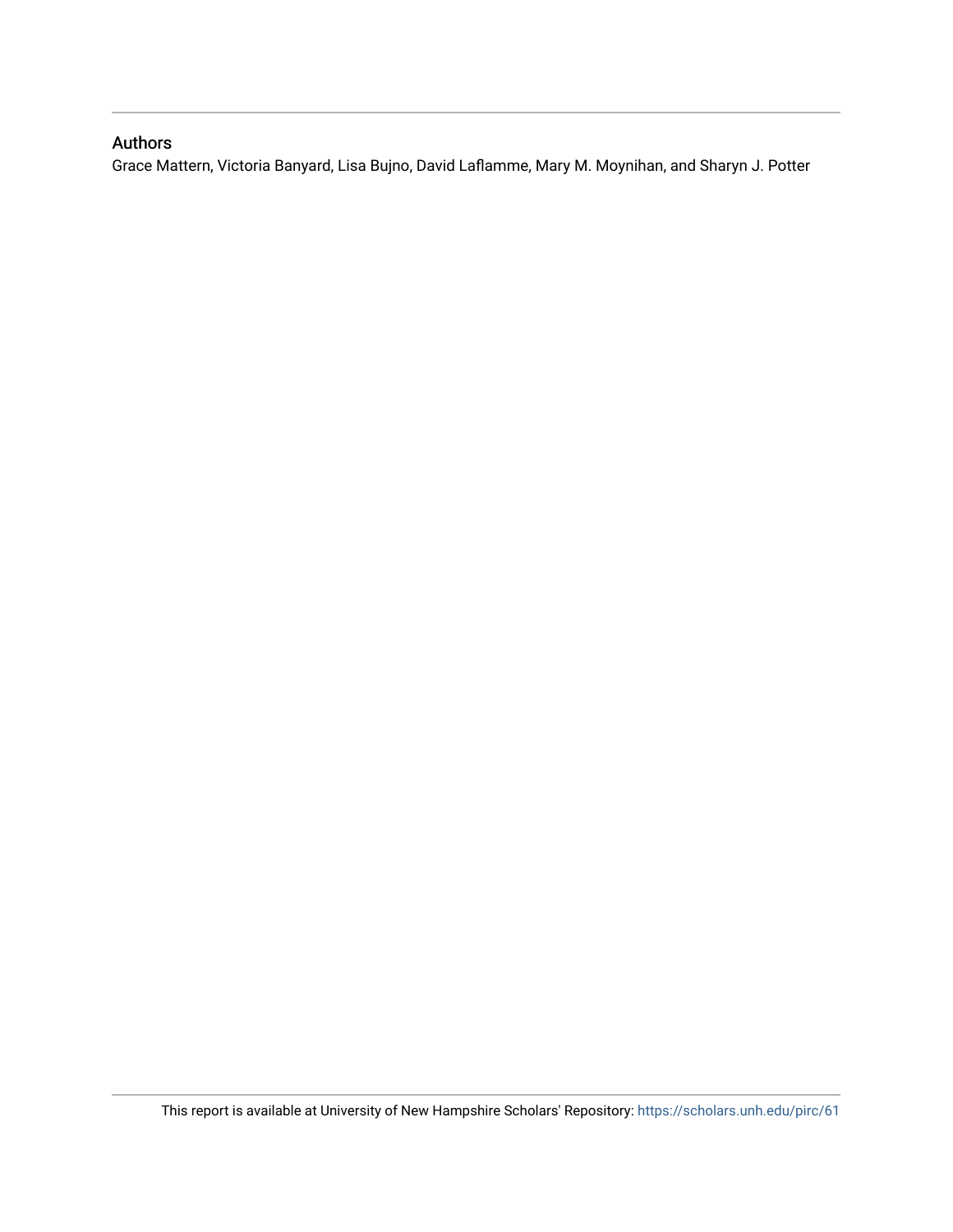# **Violence Against Women in New Hampshire**

**A report from The New Hampshire Coalition Against Domestic & Sexual Violence**

Every person deserves to live a life free of physical and sexual violence, but the results of the first ever New Hampshire Violence Against Women Survey reveal that is not the reality for thousands of women in our state.

- $\geq$  Nearly one in four women in New Hampshire has been sexually assaulted.
- $\geq$  At least a third of New Hampshire women have been the victim of a physical assault by an intimate partner.
- $>$  More than half of all women in our state have experienced sexual and/or physical assault over the course of their lifetime.

The high prevalence of violence against women in New Hampshire has serious consequences that affect the well-being of our communities. Both the NH Violence Against Women Survey and other research show that victims of sexual and physical violence have poorer health, are at significantly increased risk for mental health and substance abuse problems, and are affected economically.

Fortunately, New Hampshire has a comprehensive network of local programs to provide direct services to victims and has a strong history of collaborative efforts directed at improving societal and systemic responses to victims. We cannot afford to ignore the high rates of violence against women in our state. We need to strengthen our resolve to directly confront the abuse of women and support efforts to create communities, societal systems and institutions that support victims, and hold abusers accountable for the harm they cause. More specific recommendations are included later in this report.

# **The Survey**

A collaborative project of the University of New Hampshire, the New Hampshire Division of Public Health Services, and the New Hampshire Coalition Against Domestic and Sexual Violence (NHCADSV), this survey of violence against women in our state found rates of violence that were comparable to, or higher than, those in a national survey. The recent survey of adult women was conducted by the UNH Survey Center using questions from the Centers for Disease Control and the National Institute of Justice 1996 National Violence Against Women Survey.

## **SEXUAL ASSAULT:**

## **The number of women who have been the victim of a sexual assault could fill Fenway Park more than 3 times over.**

The New Hampshire Violence Against Women Survey found that 22.7% of women have been the victim of a sexual assault with 19.5% having been the victim of sexual assault with penetration. These figures represent 112,909 New Hampshire women who have ever experienced sexual assault, or the number of women it would take to fill Fenway Park more than three times. These rates of sexual assault are significantly higher than those found in the National Violence Against Women Survey in which 17.6% of women reported having been sexually assaulted and 14.8% reported being a victim of sexual assault including penetration. However, it is important to note that this survey measured lifetime prevalence of assaults and did not determine where the assaults occurred. While New Hampshire has a higher percentage of women currently living in the state who have been a victim of sexual assault than the national survey found, it can not be concluded that the assaults occurred in New Hampshire.

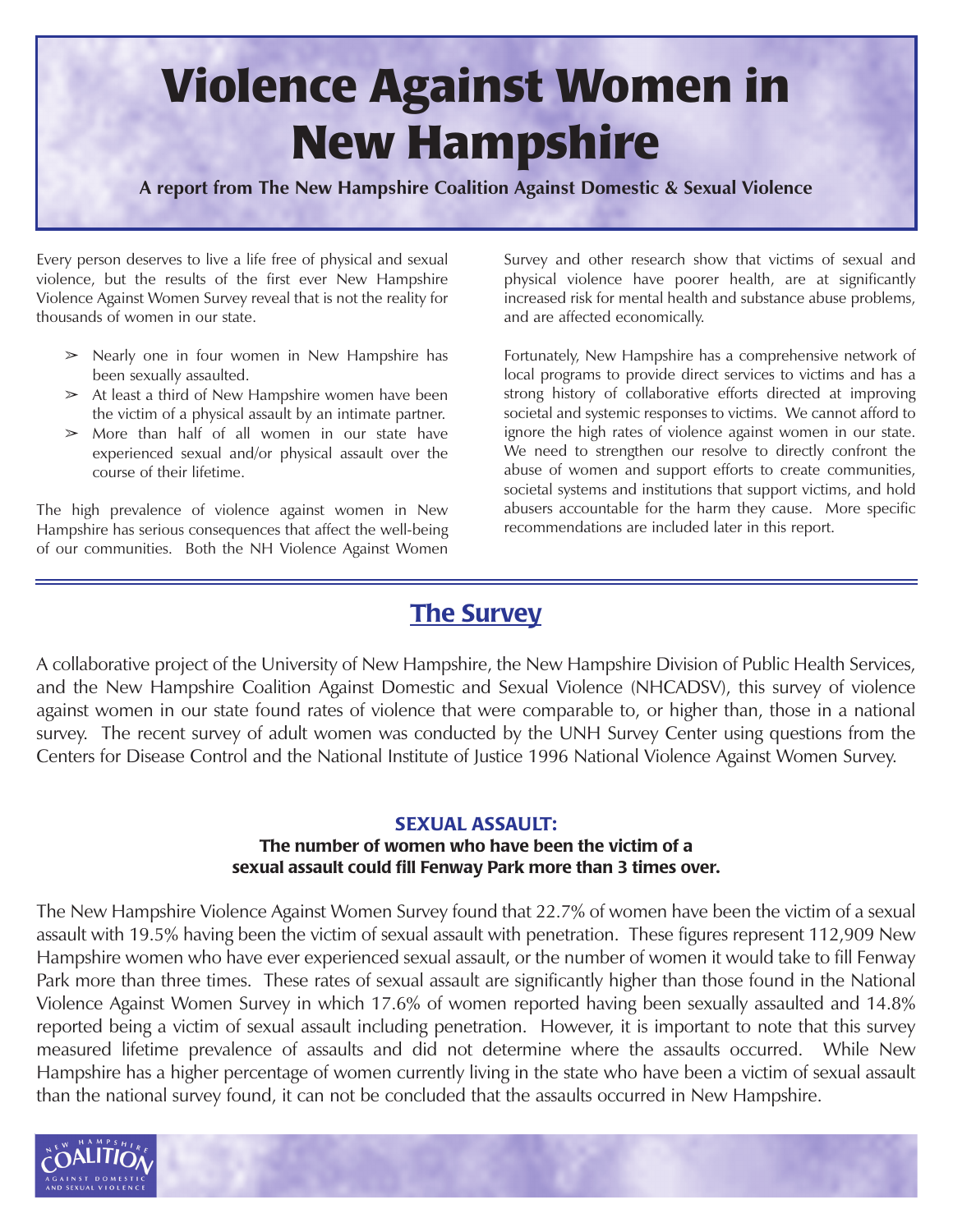#### **INTIMATE PARTNER VIOLENCE: The number of female victims in NH is greater than the population of Manchester and Concord combined by almost 14,000.**

Intimate partner violence has been experienced by at least 33.4% of New Hampshire women, a figure that is consistent with the findings of the National Violence Against Women Survey. Survey respondents were asked to identify the most recent physical assault they had experienced and were asked who the perpetrator was. Because prior assaults could have occurred, the number of women who have been assaulted by an intimate partner could be greater. For the purposes of the survey, an intimate partner was any of the following: current spouse, exspouse, live-in partner or someone the victim was dating. Based on the survey, it is estimated that 166,131 women in New Hampshire have experienced physical assault by an intimate partner.

## **DOMESTIC AND SEXUAL VIOLENCE IS A HEALTH PROBLEM IN NEW HAMPSHIRE.**

Consistent with other research, women reporting multiple types of abuse also reported poorer physical health. Women who report having a chronic disease or medical condition were more likely to report sexual and physical violence than women who do not report having a chronic disease or medical condition.



# **VIOLENCE IMPACTS WOMEN OF ALL AGE GROUPS, BUT YOUNG WOMEN AND CHILDREN ARE AT GREATEST RISK FOR SEXUAL VIOLENCE.**



In almost every age group at least 50% of women report having been a victim of sexual or physical assault.

Sexual violence is a crime in which youth are particularly at risk. Forty one percent of the most recent sexual assaults reported in the New Hampshire survey occurred before the victim's 18<sup>th</sup> birthday, and 83% occurred before the age of 25.

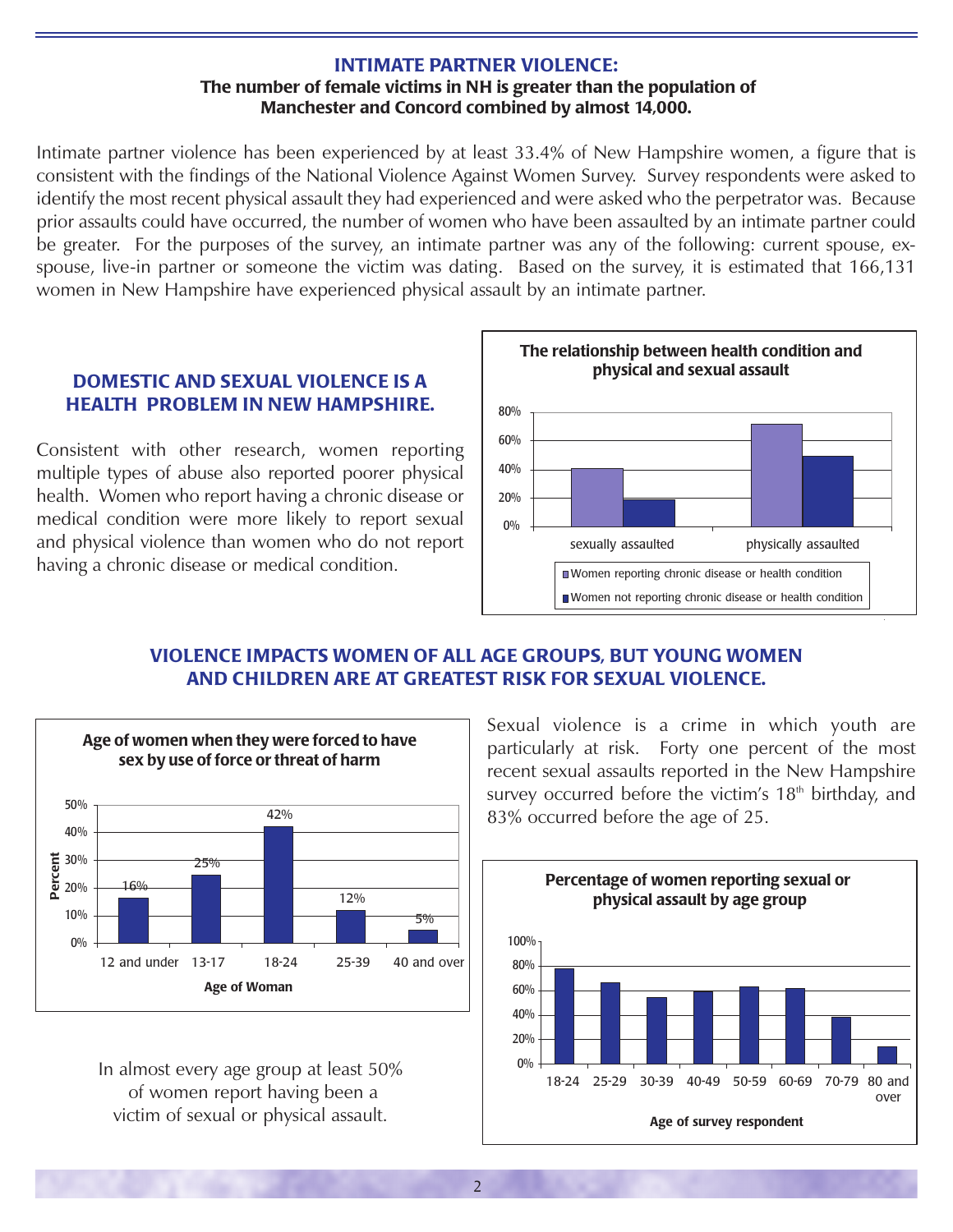## **THE PERPETRATOR IS ALMOST ALWAYS SOMEONE THE VICTIM KNOWS.**

Consistent with previous research, the data show clearly that for the majority of victims of either sexual or physical violence, the perpetrator of the most recent assault they experienced was someone whom they knew. In New Hampshire, as elsewhere in the U.S., a woman is most likely to be harmed by someone in her own circle of friends and family.

*(Note: Figures in the charts below do not add to 100% because some survey respondents reported more than one assault. It should be noted there were multiple types of assault that could be reported.)*







## **IN THE CASE OF PHYSICAL VIOLENCE IN PARTICULAR, THE PERPETRATOR IS MOST LIKELY TO BE A SPOUSE, EX-SPOUSE OR COHABITING PARTNER.**

Of the women who report an incidence of violence, over 40% of the women ages 18-49 report that they were sexually assaulted by a current or former intimate partner. At least 50% of the women in all but one age group report that they were physically assaulted by a current or former intimate partner.

# **THE OVERWHELMING MAJORITY OF PERPETRATORS OF VIOLENCE AGAINST WOMEN ARE MEN.**

Based on the sample of incidents reported by the women in this study, all victims of sexual assault reported having at least one perpetrator who was male. Only one participant indicated that she had been the victim of a female perpetrator. The pattern holds for physical violence as well, with 87.6% of victims reporting a male perpetrator, while only 29.8% reported that at least one perpetrator was female.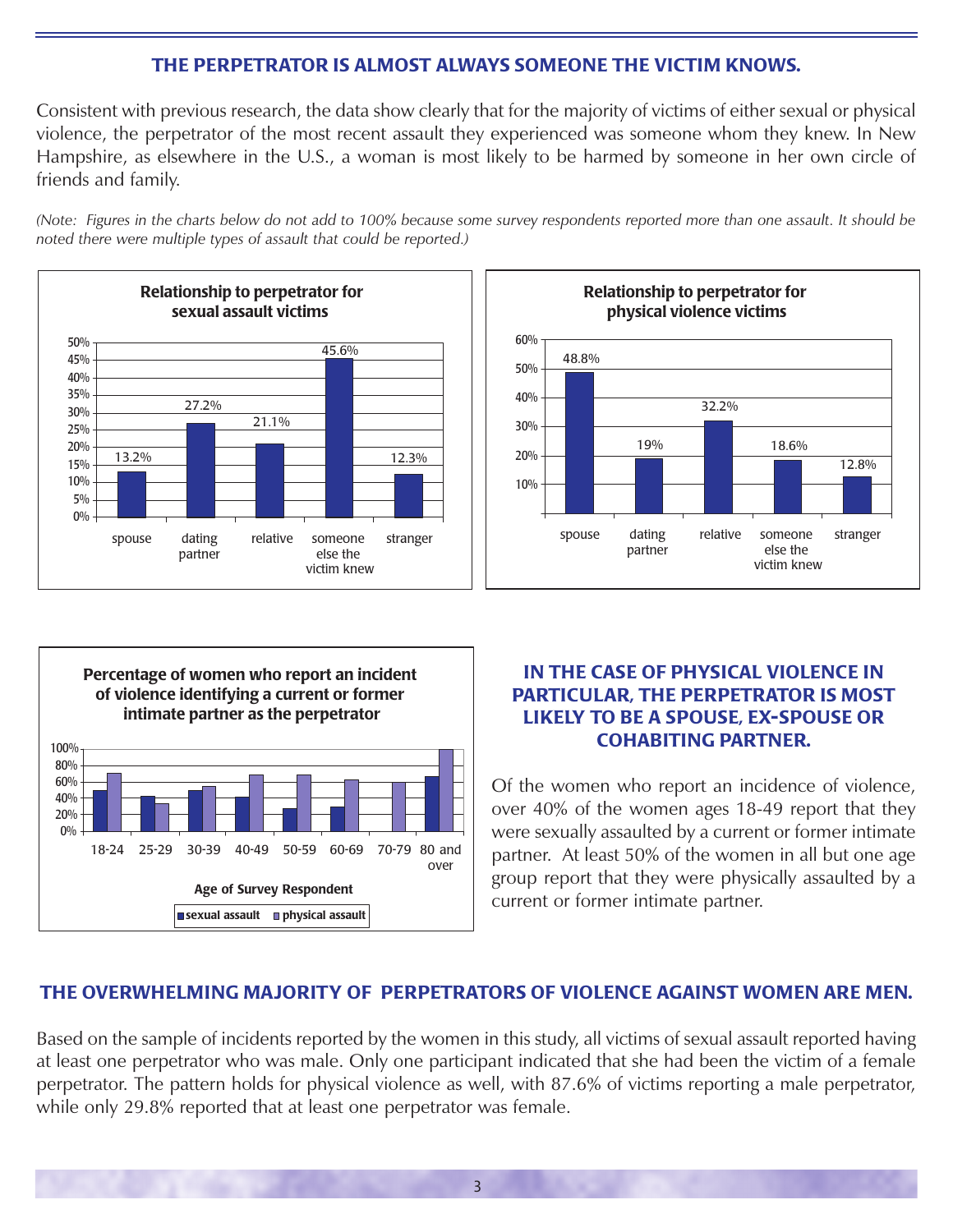

Participants reported a variety of experiences with violence, with 17% of women in the study reporting having experienced both sexual and physical violence.

# **Conclusion:**

The number of women in New Hampshire who have experienced sexual assault and/or physical violence is alarming, and underscores the need to support efforts to prevent these crimes from occurring, to provide information and support to victims, to hold perpetrators accountable for their abuse, and to raise awareness in our communities of the prevalence and consequences of sexual assault and intimate partner violence.

# **Recommendations:**

**Continue and Expand Funding for Victim Services in NH:** New Hampshire has a comprehensive network of 14 programs that provide direct services to victims of sexual and domestic violence, 24 hours a day, seven days a week, all of which are members of the New Hampshire Coalition Against Domestic and Sexual Violence. Contact information for these crisis centers is provided at the end of this report. While there is sufficient financial support to ensure that basic services are available throughout the state, all of the NHCADSV member programs face significant challenges in meeting the complex needs of victims. Continued financial support from state and federal funding programs is critical to ensuring that basic services are maintained; increased support could help direct service programs to expand their services and better meet the needs of victims.

**Promote Routine Screening for Sexual Assault and Intimate Partner Violence in Medical Settings:** Often, addressing past victimization can help improve the negative health consequences that stem from the abuse. Consistent with national surveys, the NH Violence Against Women Survey found a clear link between victimization and negative health consequences. This finding underscores the importance of health care providers routinely screening patients regarding their histories of past abuse, in order to provide appropriate referrals to victim services.

**Continue to Support Outreach and Awareness Activities:** In order to access the supportive services available through the 14 member programs of the NHCADSV, victims need to know about the services. The NH Violence Against Women Survey found that 72% of survey respondents knew how to contact their local crisis center for help regarding sexual assault or intimate partner violence. While this is an encouraging result, it also shows that 28% of people did not know about local services. It remains critical that outreach and awareness programs be continued so that victims know where to turn for help.

**Hold Perpetrators Accountable:** Research consistently shows that criminal justice system sanctions, reinforced by accountability across all community systems, helps to reduce recidivism of sexual and intimate partner violence offenders. All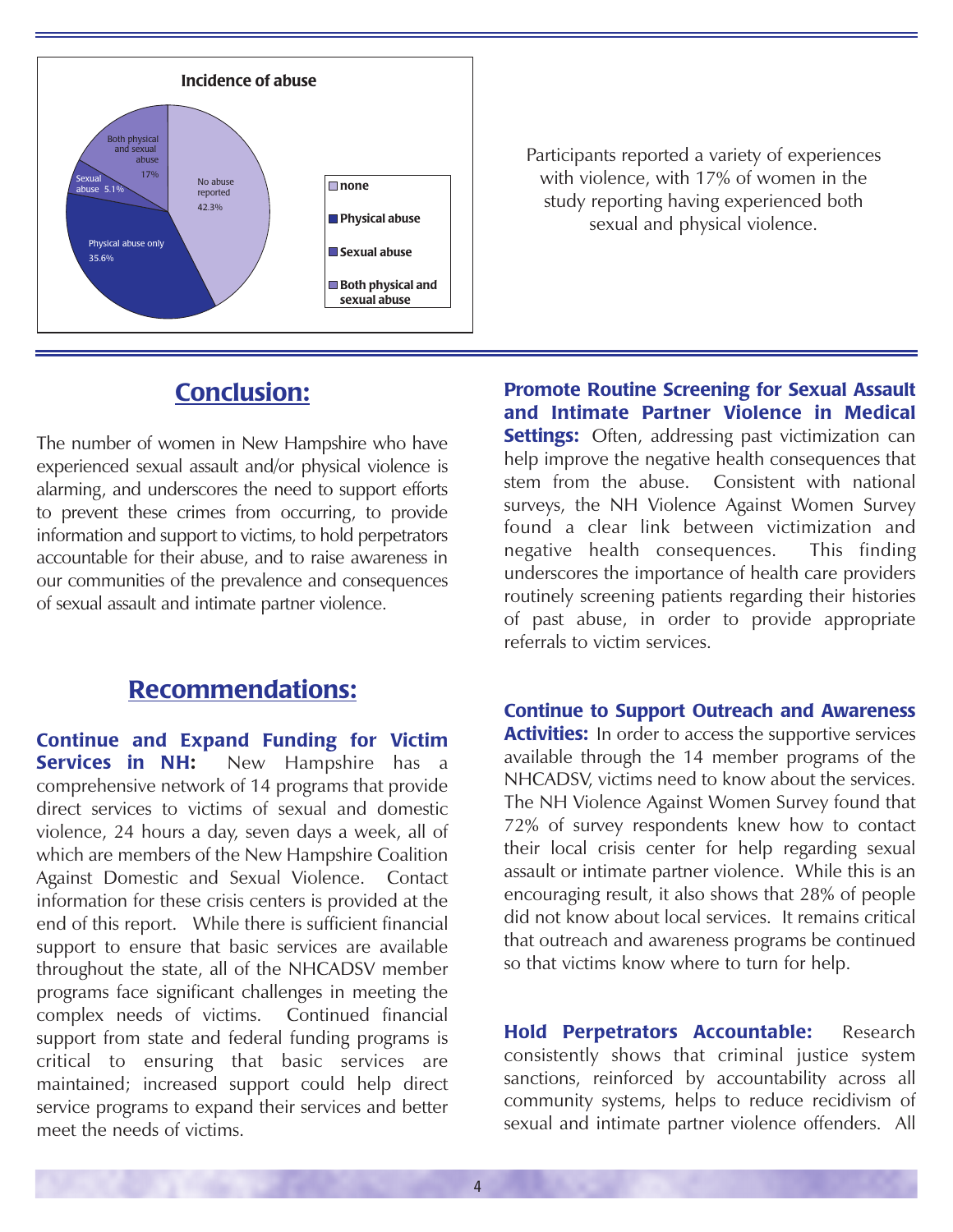perpetrators of sexual or physical violence should be held accountable for their crimes. Encouraging community attitudes that focus on the actions of perpetrators, rather than the actions of victims, would help to ensure that victims do not feel blamed for what happens to them and would make it easier for victims to come forward to seek assistance and report the crimes against them. All members of a community, not just the police and courts, need to play a part in reinforcing the message that sexual assault and intimate partner violence are always the responsibility of the perpetrator, and the victim's actions, no matter how seemingly "risky" or "provoking" should not be used to blame her.

**Fund Primary Prevention Programs:** The prevention recommendations from the New Hampshire Violence Against Women State Plan should be implemented (http://doj.nh.gov/victim/ docs/vio against w.pdf.) While the value of prevention is widely acknowledged, it is rarely supported financially, and prevention education on sexual assault and intimate partner violence is no exception. Primary prevention, especially with youth, is a priority for the NHCADSV and its member programs. The development of evidence-based prevention programs and bystander education programs that encourage all members of a community to contribute to preventing incidents of sexual assault and intimate partner violence, have provided additional models for the prevention efforts taking place in New Hampshire. However, the limited financial resources to implement such programs restrict the amount of prevention work that is being done. The NH Violence Against Women Survey results confirming previous research findings that sexual violence is largely a crime perpetrated against youth, underscores the need for more support for prevention efforts targeting those in the highest risk age groups.

**Replicate Survey with Male Respondents:** Understanding the extent of male victimization is an important step in ensuring that adequate support and outreach is provided to male victims. The New Hampshire Violence Against Women Survey provides important documentation of the prevalence of violence against women in New Hampshire, but it is also important to understand the extent of sexual assault and intimate partner violence among New Hampshire men. Knowing from the National Violence Against Women Survey that women are much more commonly victims of sexual assault and intimate partner violence than men, only New Hampshire women were surveyed for this report, due to financial limitations.

# **Research Design**

The NH Violence Against Women Survey was a survey of randomly selected adult females in the state of New Hampshire, using Random Digit Dialing, conducted by the University of New Hampshire Survey Center. The random sample used in the NH Violence Against Women Survey was purchased from Scientific Telephones Samples. Interviews were conducted with 508 randomly selected non-institutionalized adult females in the state. The interviews were conducted by professional interviewers between October 26 and November 20, 2006. The study was funded by a grant from the University of New Hampshire Outreach Scholars Program. Further information regarding the research design can be obtained by contacting NHCADSV.